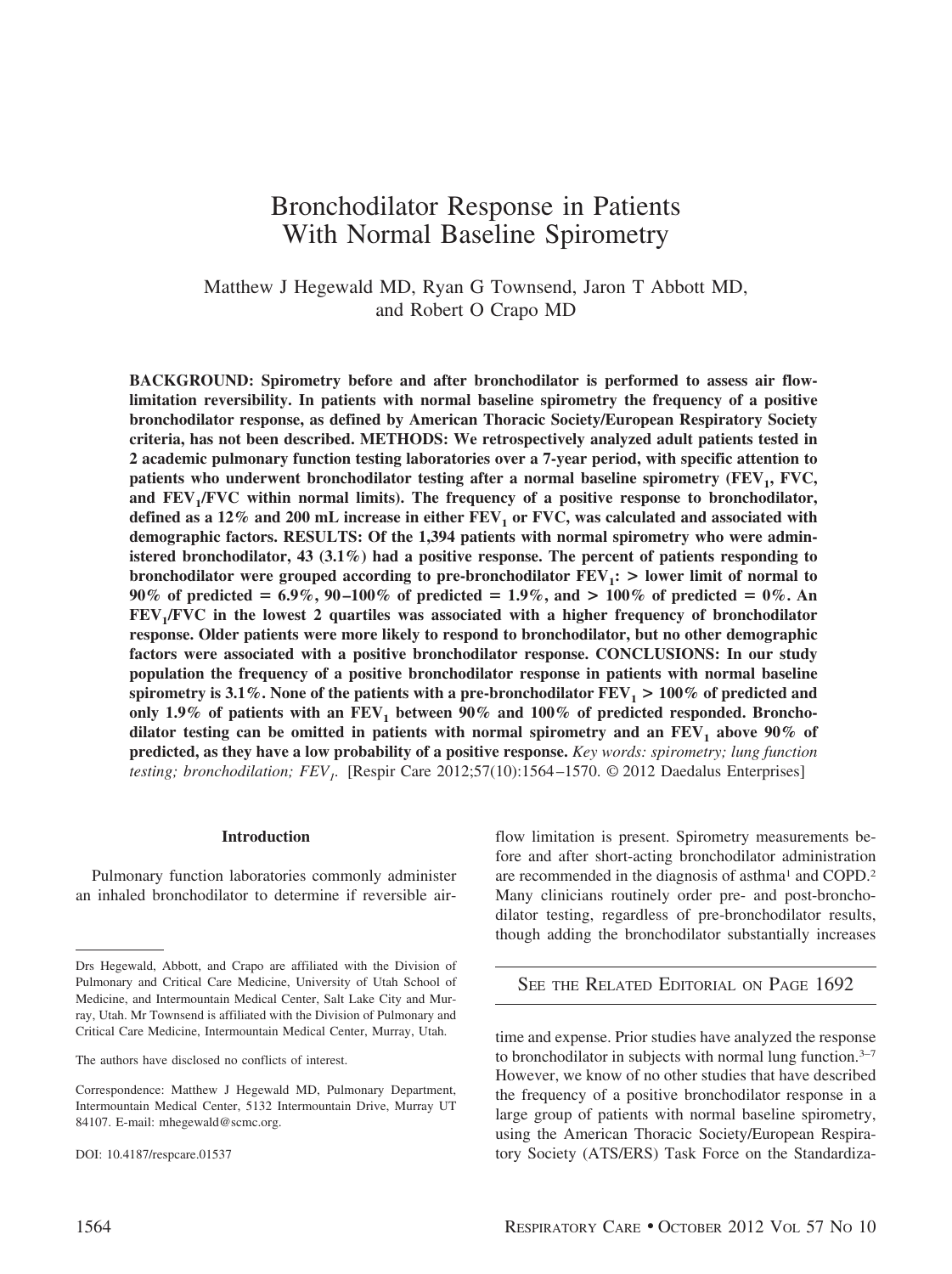tion of Lung Function Testing definition of a "significant" bronchodilator response (ie, an increase of at least 12% and 200 mL in FVC or  $FEV<sub>1</sub>$ , compared with baseline values).8

The primary aim of this study was to determine if bronchodilator administration can be omitted in patients with normal baseline spirometry who have a low probability of responding to bronchodilator. We address this question by quantifying the frequency of a positive bronchodilator response in patients with normal baseline spirometry and then examining demographic factors to see which, if any, are associated with a positive change in spirometry after bronchodilator. Some results have previously been reported in abstract form.9

## **Methods**

# **Test Performance**

All tests were performed at the pulmonary function laboratories at LDS Hospital and Intermountain Medical Center, from 2002 through 2008, using one of 4 Sensormedics/ Viasys instruments (Yorba Linda, California). Instruments were maintained according to the manufacturer's recommendations, including daily calibration with a 3-L syringe. The instruments were also periodically tested with a waveform generator (PWG, MH Custom Designs, Salt Lake City, Utah) for accuracy and precision, as part of an ongoing quality control program.

All tests were conducted by one of 5 certified pulmonary function technicians. Subjects were tested in a sitting position, using nose clips. Post-bronchodilator spirometry was performed if requested by the ordering physician. For testing bronchodilator response, 400  $\mu$ g of albuterol was given in 4 separate 100  $\mu$ g doses with a metered-dose inhaler and a spacer device for all tests done after 2005. Before and including 2005, 300  $\mu$ g of albuterol was used. Doses were given at 30 second intervals. Post-bronchodilator spirometry was performed 15 min after the albuterol was administered. The largest FVC and  $FEV<sub>1</sub>$  from both the pre- and post-bronchodilator trials were recorded. All tests were examined for ATS/ERS acceptability and repeatability criteria in use at the time.10,11 Specifically, test criteria included a satisfactory start of test, with a back extrapolated volume  $\leq 0.150$  L or 5% of FVC, forced exhalation time  $\geq 6$  seconds, and adequate repeatability, with the highest and next highest FVC and  $FEV<sub>1</sub>$  within 200 mL (studies obtained between 2002 and 2005) and 150 mL (studies obtained between 2006 and 2008) of each other. Tests that did not meet acceptability and repeatability criteria were excluded.

# **QUICK LOOK**

# **Current knowledge**

Spirometry before and after bronchodilator is performed to assess the reversibility of air-flow limitation in patients with reactive airway disease. In patients with normal baseline spirometry, the frequency of a positive bronchodilator response, as defined by the American Thoracic Society/European Respiratory Society (ATS/ ERS) criteria, has not been described.

# **What this paper contributes to our knowledge**

Patients with baseline spirometry within normal limits and an  $FEV_1 > 90\%$  of predicted rarely respond to bronchodilators. Omitting routine bronchodilator testing in these patients can improve pulmonary laboratory efficiency and decrease costs.

# **Subject Selection**

We retrospectively analyzed all spirometry data from patients referred to the pulmonary function laboratories at LDS Hospital and Intermountain Medical Center from 2002 through 2008. Data from patients age 18 years or older with acceptable and repeatable test results were included. From this database, the following subsets were determined: patients who received bronchodilator; patients with a positive response to bronchodilator, as defined by the ATS/ ERS Task Force criteria (a 12% and 200 mL improvement in either  $FEV<sub>1</sub>$  or  $FVC$ ); patients with a pre-bronchodilator  $FEV<sub>1</sub>$ , FVC, and  $FEV<sub>1</sub>/FVC$  that were within predicted limits, defined as being greater than the lower limit of normal, using the National Health and Nutrition Examination Survey (NHANES III) reference values,<sup>10</sup> and a positive response to bronchodilator. For patients who had multiple studies in the laboratory, only the first test was used for analysis. The study was approved by the institutional review board (Intermountain Healthcare Office of Research, IRB 1010237); patient consent was waived for this retrospective study. No personal identifying data were collected for this analysis.

# **Statistical Analysis**

Pre- and post-bronchodilator spirometry results were analyzed by calculating the mean volume change, percentage change, and a 95% CI for  $FEV_1$  and FVC for the entire cohort and for subsets including sex, age by quartile, body mass index by quartile, pre-bronchodilator  $FEV<sub>1</sub>/FVC$  percent of predicted by quartile, and pre-bronchodilator  $FEV<sub>1</sub>$ divided into 3 groups:  $>$  lower limit of normal to 90% of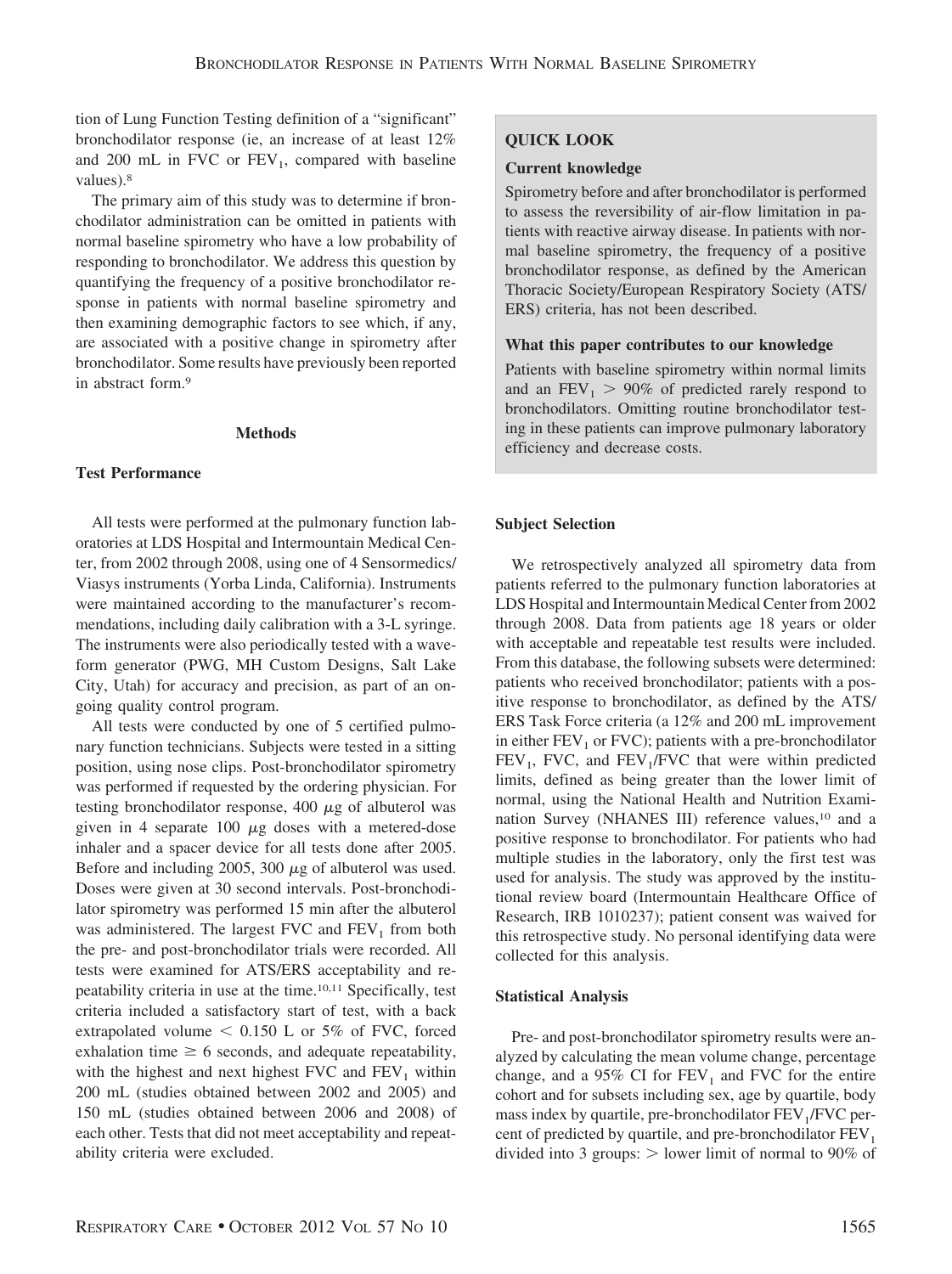

Fig. 1. Patient flow through study is illustrated.  $ATS/ERS = Amer$ ican Thoracic Society/European Respiratory Society.

predicted,  $> 90\%$  of predicted to 100% of predicted, and - 100% of predicted. The tests were also analyzed by testing date, comparing those obtained through 2005 versus those obtained after 2005, when the laboratory procedure changed from administering 300  $\mu$ g to 400  $\mu$ g of albuterol. A histogram was created for the percent change in  $FEV<sub>1</sub>$  and FVC for the entire cohort. The number of patients with a positive bronchodilator response based on improvement in  $FEV<sub>1</sub>$  or FVC was determined. The number of patients with a pre-bronchodilator FEV<sub>1</sub>/FVC within predicted limits and a post-bronchodilator ratio less than the lower limit of normal was determined.

The Shapiro-Francia W test was used to determine that the change in  $FEV<sub>1</sub>$  and FVC with bronchodilator was not normally distributed. The Kruskel-Wallis test was used to determine if the change in  $FEV<sub>1</sub>$  and FVC following bronchodilator administration was significant among subgroups. The Fisher exact test was used to determine if the number of patients responding to bronchodilator among subgroups was significant.

## **Results**

Subject selection and flow are listed in Figure 1. After excluding 2% of patients who did not meet ATS/ERS acceptability and repeatability criteria in use at the time of testing, there were 8,263 patients who underwent spirometry at LDS Hospital and Intermountain Medical Center between 2002 and 2008. Of these, 3,687 (45%) received bronchodilator, as requested by the ordering clinician. Of the patients who received bronchodilator, 1,394 (38% of patients receiving bronchodilator) had normal baseline spirometry, and 43 out of 1,394 (3.1% of patients with normal spirometry administered bronchodilator) had a "significant" response to bronchodilator, using ATS/ERS crite-

Table 1. Demographic and Pre-bronchodilator Spirometry Results

| <b>Subject Demographics</b>        | Positive          | Negative          |
|------------------------------------|-------------------|-------------------|
| Age, y                             | $63.2 \pm 15.9$   | $53.3 \pm 16.2$   |
| Male/female                        | 22/21             | 638/713           |
| Race, no. $(\%)$                   |                   |                   |
| White                              | 40 (93.0)         | 1,256(93.0)       |
| African American                   | 1(2.3)            | 11(0.8)           |
| Hispanic                           | 1(2.3)            | 50(3.7)           |
| Asian                              | $\Omega$          | 15(1.1)           |
| $Other*$                           | 1(2.3)            | 19(1.4)           |
| Body mass index, kg/m <sup>2</sup> | $30.88 \pm 7.23$  | $29.22 \pm 6.52$  |
| $FEV_1, L$                         | $2.42 \pm 0.82$   | $3.05 \pm 0.85$   |
| FEV <sub>1</sub> , % predicted     | $84.87 \pm 6.08$  | $96.25 \pm 13.11$ |
| FVC, L                             | $3.43 \pm 1.11$   | $4.02 \pm 1.07$   |
| FVC, % predicted                   | $91.60 \pm 7.08$  | $99.36 \pm 12.60$ |
| FEV <sub>1</sub> /FVC              | $0.704 \pm 0.042$ | $0.758 \pm 0.056$ |
| FEV, FVC, % predicted              | $92.50 \pm 3.61$  | $96.83 \pm 6.00$  |

 $\pm$  Values are mean  $\pm$  SD.

\* Includes Middle Eastern, Tongan, Pacific Islander, Polynesian, Native American, and not specified.

ria.8 Demographic and pre-bronchodilator spirometry results for responders and non-responders are detailed in Table 1. Of the 43 patients with a positive response to bronchodilator, 32 patients responded based on  $FEV<sub>1</sub>$  criteria, 6 patients responded based on FVC criteria, and 5 patients met both response criteria. The patients who responded to bronchodilator based on FVC criteria did not have an appreciably longer forced exhalation time (9.1 s pre-bronchodilator vs 10.0 s post-bronchodilator).

The responses to bronchodilator for the patients grouped according to pre-bronchodilator  $FEV<sub>1</sub>$  percent of predicted ( $>$  lower limit of normal to 90% of predicted,  $>$  90% of predicted to  $100\%$  of predicted, and  $> 100\%$  of predicted) are listed in Table 2. Patients with the lowest pre-bronchodilator  $FEV<sub>1</sub>$  percent of predicted had larger volume and percent increases in  $FEV<sub>1</sub>$  and FVC with bronchodilator administration ( $P < .05$ ). No one with a pre-bronchodilator  $FEV<sub>1</sub>$  > 100% of predicted responded to bronchodilator; 6.9% of the patients with a pre-bronchodilator  $FEV<sub>1</sub>$ - lower limit of normal to 90% of predicted responded to bronchodilator; and 1.9% of patients with a pre-bronchodilator  $FEV_1 > 90\%$  to 100% of predicted responded to bronchodilator.

The responses to bronchodilator based on  $FEV<sub>1</sub>/FVC$ percent of predicted are listed in Table 3. There were significant differences among the quartiles in the change in FEV<sub>1</sub> following bronchodilator administration ( $P < .01$ ). The change in FVC with bronchodilator was of borderline significance ( $P = .056$ ). Patients with lower FEV<sub>1</sub>/FVC percent of predicted had larger increases in  $FEV<sub>1</sub>$  and FVC. Also, patients with lower  $FEV<sub>1</sub>/FVC$  were more likely to meet criteria for bronchodilator response, com-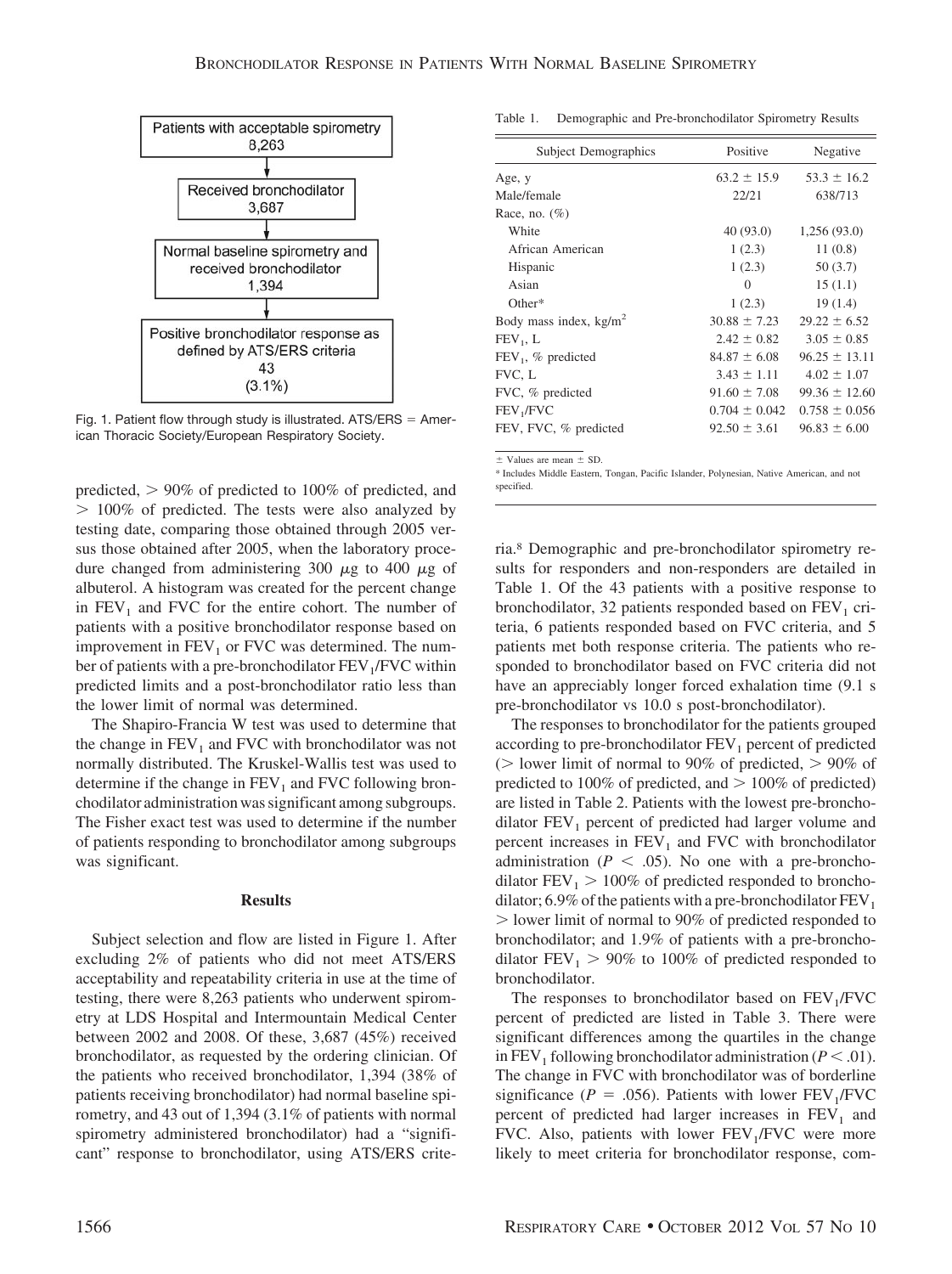| Pre-bronchodilator FEV,<br>$(\%$ predicted)    | With Response<br>to Bronchodilator<br>no. $(\%)$ | Change in $FEV1$<br>mean $(95\% \text{ CI})$ , mL | Change in $FEV1$<br>mean $(95\% \text{ CI})$ , % | Change in FVC<br>mean $(95\% \text{ CI})$ , mL | Change in FVC<br>mean $(95\% \text{ CI})$ , % |
|------------------------------------------------|--------------------------------------------------|---------------------------------------------------|--------------------------------------------------|------------------------------------------------|-----------------------------------------------|
| $> 100 (n = 429)$                              |                                                  | $61.1(48.2 - 74.0)$                               | $1.84(1.48-2.20)$                                | $-35.4$ ( $-47.0$ to $-23.8$ )                 | $-0.79(-1.05 \text{ to } -0.53)$              |
| $90-100 (n = 472)$                             | 9(1.9)                                           | $85.6(73.5 - 97.7)$                               | $2.79(2.41-3.17)$                                | $-4.7$ ( $-17.0$ to 7.6)                       | $-0.11$ (-0.41 to 0.19)                       |
| $>$ lower limit of normal to 90<br>$(n = 493)$ | 34(6.9)                                          | $97.4(86.0-108.8)$                                | $3.81(3.37 - 4.25)$                              | $27.5(14.2 - 40.8)$                            | $0.84(0.45-1.23)$                             |

Table 2. Bronchodilator Responses for Subjects With Pre-bronchodilator Spirometry Within Normal Limits

Table 3. Change in  $FEV_1$  and FVC After Administration of Bronchodilator by Quartile of Percent Predicted  $FEV_1/FVC$ 

| Ouartile     | Pre-bronchodilator<br>FEV JFVC<br>(% predicted)         | Meeting Bronchodilator<br>Response Criteria*<br>no. $(\%)$ | Change in FEV,<br>mean $\pm$ SD mL | Change in FEV,<br>mean $\pm$ SD % | Change in FVC<br>mean $\pm$ SD mL | Change in FVC<br>mean $\pm$ SD % |
|--------------|---------------------------------------------------------|------------------------------------------------------------|------------------------------------|-----------------------------------|-----------------------------------|----------------------------------|
| $1(n = 348)$ | $87 - 91$                                               | 25(7.2)                                                    | $122.0 \pm 14.6$                   | $4.3 \pm 0.5$                     | $5.5 \pm 15.7$                    | $0.2 \pm 0.4$                    |
| $2(n = 349)$ | $92 - 95$                                               | 13(3.7)                                                    | $96.4 \pm 13.7$                    | $3.3 \pm 0.5$                     | $11.7 \pm 13.2$                   | $0.3 \pm 0.4$                    |
| $3(n = 349)$ | $96 - 101$                                              | 5(1.4)                                                     | $72.2 \pm 12.2$                    | $2.5 \pm 0.4$                     | $-10.7 \pm 16.4$                  | $-0.2 \pm 0.4$                   |
| $4(n = 348)$ | $102 - 129$                                             | $\Omega$                                                   | $38.4 \pm 13.2$                    | $1.4 \pm 0.4$                     | $-17.5 \pm 12.9$                  | $-0.3 \pm 0.3$                   |
| Total        | $(n = 1,394)$                                           | 43(3.1)                                                    | $82.3 \pm 7.0$                     | $2.9 \pm 0.2$                     | $-2.7 \pm 7.3$                    | $0.0 \pm 0.2$                    |
|              | $*12\%$ and 200 mL increase in FEV <sub>1</sub> or FVC. |                                                            |                                    |                                   |                                   |                                  |

pared with those with a higher  $FEV_1/FVC$  ( $P < .01$ ). Combining the 2 lowest quartiles of  $FEV<sub>1</sub>/FVC$  percent of predicted (87–95%), 5.5% of patients responded to bronchodilator, versus  $0.7\%$  for patients with an FEV<sub>1</sub>/ FVC percent of predicted in quartiles 3 and 4 (96 –129%).

For the entire cohort, the mean change in  $FEV<sub>1</sub>$  was 82.3 mL (95% CI 75.2– 89.3 mL) or 2.9% (95% CI  $2.6 - 3.1\%$ ). The mean change in FVC was  $-2.7$  mL  $(95\% \text{ CI} - 10.1 \text{ to } 4.7 \text{ mL}) \text{ or } 0\%$   $(95\% \text{ CI} - 0.2 \text{ to } 0.2\%).$ The percent change in  $FEV<sub>1</sub>$  and FVC for all patients with normal pre-bronchodilator spirometry are shown as a histogram (Figs. 2 and 3) and graphically (Figs. 4 and 5).

There was no significant difference in the mean change in  $FEV<sub>1</sub>$  and FVC or in the percentage of patients responding to bronchodilator between 2002 and 2005 and 2006 and 2008 when the laboratory procedure changed from administering 300  $\mu$ g to 400  $\mu$ g of albuterol to test for bronchodilator response. We found no significant difference in bronchodilator response based on body mass index. There was a significant difference in number of patients responding to bronchodilator based on quartile of age  $(P < .01)$ , with patients in the oldest quartile (age 65–95 years) more likely to respond to bronchodilator. Table 4 provides the number of patients in 10 year increments of age and the percent meeting bronchodilator response criteria. Men had a significantly larger absolute increase in  $FEV<sub>1</sub>$  with administration of bronchodilator than women (109 mL [95% CI 97–120 mL], compared to 58 mL [95% CI 50-67 mL]) ( $P < .01$ ). However, the percentage increase in  $FEV<sub>1</sub>$  was not significantly different for men and women (3.2% [95% CI 2.9 –3.6%] and



Fig. 2. Histogram with percent change in  $FEV<sub>1</sub>$  post-bronchodilator for patients with normal pre-bronchodilator spirometry.

2.5% [95% CI 2.2–2.8%]), respectively  $(P = .34)$ . There was no significant difference between men and women in change in FVC with administration of bronchodilator  $(P = .12)$ . There was also no significant difference in the percent of men (3.3%), compared with women (2.9%), who met the criteria for bronchodilator responsiveness  $(P = .61)$ .

Of the 1,373 patients with a normal  $FEV<sub>1</sub>$ , FVC, and  $FEV<sub>1</sub>/FVC$  who received bronchodilator, 21 (1.5%) had a post-bronchodilator  $FEV<sub>1</sub>/FVC$  below the lower limit of normal. These patients had a mean reduction in  $FEV<sub>1</sub>$  of 111 mL and a mean increase in FVC of 46 mL. For patients with normal spirometry who received a broncho-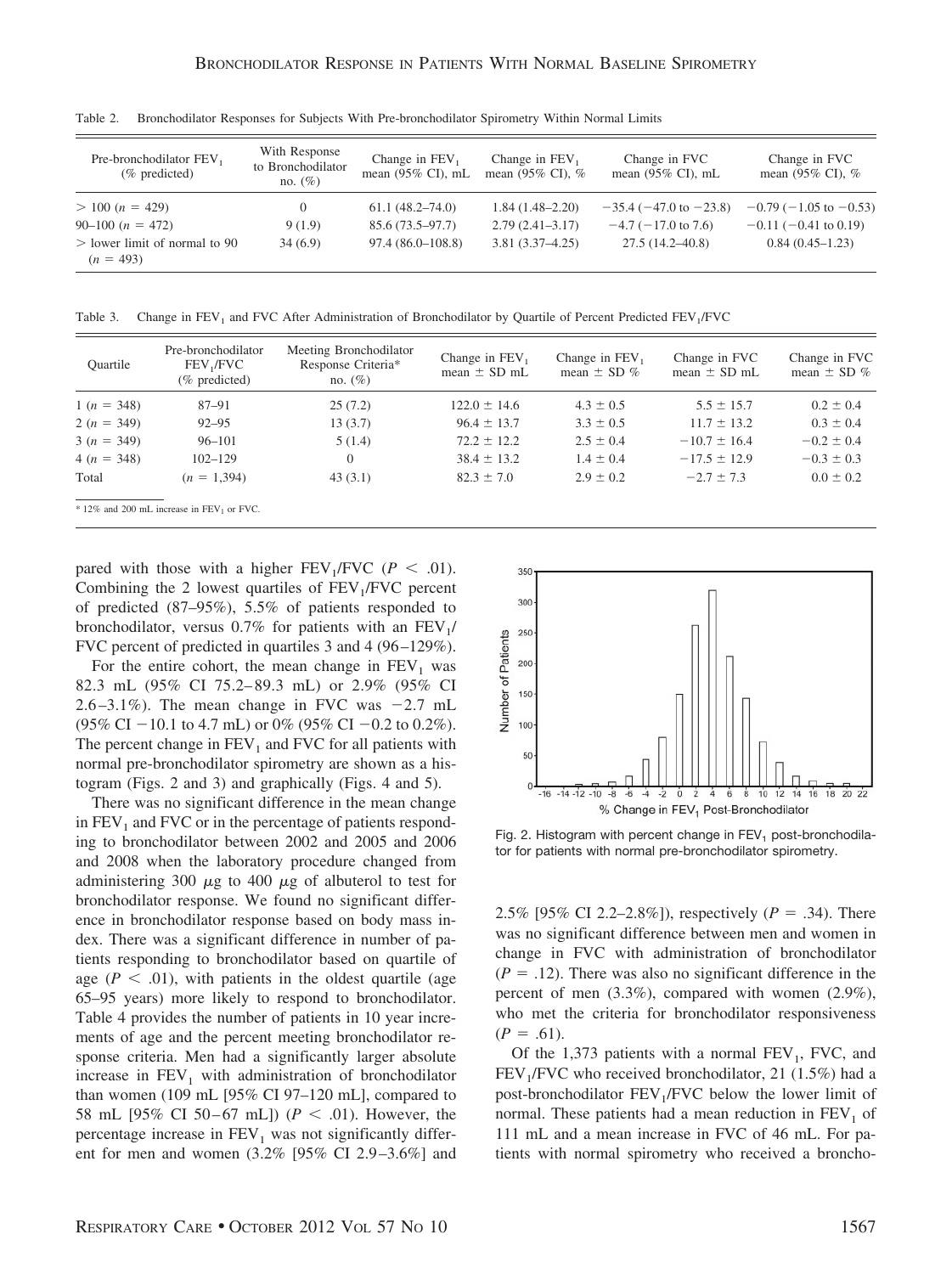

Fig. 3. Histogram with percent change in FVC post-bronchodilator for patients with normal pre-bronchodilator spirometry.



Fig. 4. Figure demonstrating percent change in  $FEV<sub>1</sub>$  postbronchodilator in relation to pre-bronchodilator  $FEV<sub>1</sub>$  percent of predicted in patients with normal baseline spirometry.

dilator, 11 (0.8%) had a reduction in  $FEV_1 > 10\%$ , and 8 patients (0.6%) had a decrease in  $FVC > 10\%$ .

#### **Discussion**

Many clinicians routinely order pre- and post-bronchodilator testing without regard to pre-bronchodilator results. In our hospital based pulmonary function testing labs, bronchodilator testing was requested in 45% of patients. It is likely that a higher percentage of patients undergo bronchodilator testing in hospital based labs, compared with clinic labs, due to time constraints in clinic based pulmonary labs. The frequency of a positive response to bronchodilator, as defined by the ATS/ERS Task Force criteria<sup>8</sup> (increases of  $> 12\%$  and 200 mL in either FEV<sub>1</sub> or FVC), in patients with normal pre-bronchodilator spirometry has not been previously described. We found that 3.1% of patients with normal baseline spirometry responded to bronchodilator, based on ATS/ERS Task Force



Fig. 5. Figure demonstrating percent change in FVC postbronchodilator in relation to pre-bronchodilator FVC percent of predicted in patients with normal baseline spirometry.

Table 4. Bronchodilator Response Based on Age

| Subject Age<br>Range, y | Subjects,<br>no. $(\% )$ | % Meeting<br><b>Bronchodilator</b><br>Response<br>Criteria* |
|-------------------------|--------------------------|-------------------------------------------------------------|
| $18 - 25$               | 63(4.5)                  | 1.6                                                         |
| $26 - 35$               | 131(9.4)                 | 0.8                                                         |
| $36 - 45$               | 200(14.3)                | 1.0                                                         |
| $46 - 55$               | 315(22.6)                | 2.5                                                         |
| $56 - 65$               | 321 (23.0)               | 2.8                                                         |
| $66 - 75$               | 208 (14.9)               | 5.3                                                         |
| $76 - 85$               | 134 (9.6)                | 7.5                                                         |
| $86+$                   | 22(1.6)                  | 4.5                                                         |

12% and 200 mL increase in  $FEV<sub>1</sub>$  or FVC.

criteria.<sup>8</sup> The pre-bronchodilator percent of predicted  $FEV<sub>1</sub>$ and percent of predicted  $FEV<sub>1</sub>/FVC$  both predicted bronchodilator responsiveness.

In our study, no patient with a pre-bronchodilator  $FEV<sub>1</sub>$ - 100% of predicted, and only 1.9% of patients with a pre-bronchodilator  $FEV_1$  between 90-100% of predicted met bronchodilator response criteria. Less than 1% of patients with an  $FEV<sub>1</sub>/FVC$  percent of predicted in the 3rd and 4th quartile, corresponding to an  $FEV<sub>1</sub>/FVC$  percent of predicted  $> 95\%$ , responded to bronchodilator. Older patients were also more likely to respond to bronchodilator, but none of the other demographic factors collected for spirometry (height, weight, sex) reliably predicted a response to bronchodilator.

We propose that standard pulmonary function laboratory practice should be to forgo bronchodilator testing in patients when  $FEV_1$ , FVC, and  $FEV_1/FVC$  are all within normal limits and the baseline  $FEV_1$  is  $> 100\%$  of predicted. A positive response is also unlikely when the  $FEV<sub>1</sub>$ is between 90 and 100% of predicted. We have concen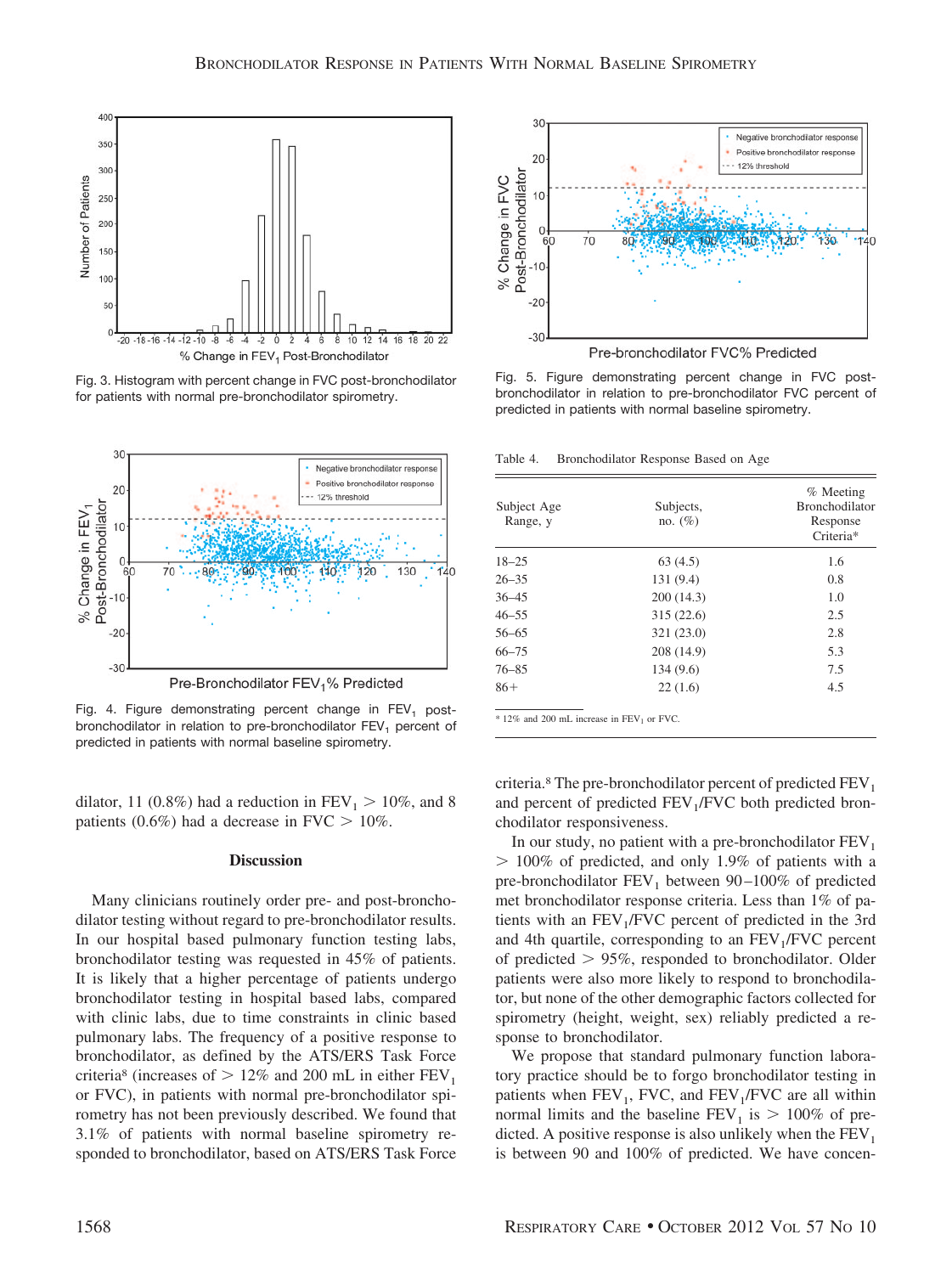trated on the  $FEV<sub>1</sub>$  because it is a more practical measure for routine clinical use.  $FEV<sub>1</sub>$  is highly repeatable<sup>11</sup> and, unlike  $FEV<sub>1</sub>/FVC$ , is not dependent on exhalation time.

Omitting bronchodilator testing in patients with a low probability of responding would decrease healthcare costs and improve pulmonary laboratory efficiency. Spirometry performed before and after inhaled bronchodilator testing, Current Procedural Terminology (CPT) code 94060, is assigned a relative value unit (RVU) 1.88 times that of spirometry without bronchodilator responsiveness testing, CPT code 94010.<sup>12</sup> Using a pre-bronchodilator  $FEV<sub>1</sub>$ threshold of 90% of predicted in our laboratories would have resulted in 901 patients (24% of all patients who received bronchodilator) not receiving bronchodilator and would have missed only 9 patients with positive responses (0.6% of all patients with normal spirometry receiving bronchodilator).

Bronchodilator responsiveness has been studied in the general population.3–7 In a population study performed on generally healthy subjects, Dales et al found the upper 95th percentile for bronchodilator response for  $FEV<sub>1</sub>$  and FVC to be approximately 9%.4 Kainu et al evaluated the  $FEV<sub>1</sub>$  response to bronchodilation in an urban population sample, using the same dose and delivery method of albuterol (400  $\mu$ g) as was used after 2005 in our laboratories.<sup>7</sup> They found a mean  $FEV_1$  change (77 mL vs 82 mL) and percent change (2.5% vs 2.9%) comparable to our patients, and, also similar to our results, that the baseline  $FEV<sub>1</sub>/FVC$  had a strong influence on the change of  $FEV<sub>1</sub>$ after bronchodilator. We found a negative relationship between baseline  $FEV<sub>1</sub>$  and bronchodilator response, as have several other investigators.<sup>3–5,7</sup> The magnitude and consistency of the negative relationship between pre-bronchodilator  $FEV<sub>1</sub>$  and bronchodilator response suggest that this finding is not primarily due to regression to the mean.

Prior studies have produced inconsistent results regarding demographic factors and bronchodilator response. We did not find a consistent relationship between sex or body mass index in the percent increase in  $FEV<sub>1</sub>$  or FVC. In our cohort, older patients were more likely to respond to bronchodilator. Age has been found to have a negative correlation,<sup>7</sup> positive correlation,<sup>5</sup> or no correlation<sup>13</sup> with  $FEV<sub>1</sub>$ response to bronchodilator. Similar to our findings, other studies have noted a larger absolute increase in  $FEV<sub>1</sub>$  with males, compared with females, but no change in the percent increase.5,7 None of the prior studies specifically addressed the frequency of bronchodilator response or the factors associated with bronchodilator responsiveness using ATS/ERS Task Force criteria.

We found that 1.5% of the patients tested converted from having a normal  $FEV<sub>1</sub>/FVC$  pre-bronchodilator to a ratio less than the lower limit of normal post-bronchodilator, meeting the spirometric criteria for obstruction.<sup>8</sup> This "negative bronchodilator response" was noted in 0.5% of subjects in a population sample, using the Global Initiative for Chronic Obstructive Lung Disease (GOLD) criteria for obstruction (FEV<sub>1</sub>/FVC  $\leq$  0.70).<sup>6</sup> In addition, 0.8% of our patients had a reduction of  $> 10\%$  in FEV<sub>1</sub>. A significant reduction in lung function after administration of bronchodilator, termed paradoxical bronchoconstriction, has been previously reported.<sup>14-16</sup>

We do not suggest that all patients with normal baseline spirometry forgo bronchodilator testing. In our study, the group of patients whose  $FEV<sub>1</sub>$  was above the lower limit of normal but  $< 90\%$  of predicted had a bronchodilator response rate of 6.9%. A positive response to bronchodilator indicates the presence of reversible air-flow limitation and may have important diagnostic and treatment implications. However, the clinical utility of a bronchodilator response in distinguishing asthma from other diseases, such as COPD, bronchiectasis, cystic fibrosis, or bronchiolitis, is not clear.17–19 It is also important to recognize that the ATS/ERS Task Force criteria for bronchodilator responsiveness are much debated and the current standard for defining a positive response is somewhat arbitrary, based on available evidence.<sup>3-7</sup> The current ATS/ ERS Task Force criteria for bronchodilator response are based more on expert opinion than scientific evidence.

# **Limitations**

Our study does not include clinical information such as smoking status. The study was obtained in a state with a low smoking prevalence (Utah). This limits our ability to comment on which clinical characteristics may help predict bronchodilator responsiveness. Our laboratory protocol changed from administering 300  $\mu$ g to 400  $\mu$ g of inhaled albuterol to test for bronchodilator responsiveness in 2006, in response to the recommendations of the ATS/ ERS Task Force.20 We found no difference in the percentage of patients responding to bronchodilator or in changes in  $FEV<sub>1</sub>$  or FVC after the change in dose. Many pulmonary function laboratories use different doses, delivery methods, and bronchodilator agents to test for bronchodilator responsiveness, and our results may not apply to these labs. Our study may also have a referral bias. Bronchodilator testing was performed only if requested by the referring clinician. While some clinicians request bronchodilator testing for all patients, others may be more selective and order bronchodilator testing only for the patients they suspect of having a higher probability of reversible air-flow limitation. Finally, the study population was primarily white (93%). It is not clear if these results are applicable to other ethnic groups.

#### **Conclusions**

Our results indicate that patients with baseline spirometry within normal limits and an  $FEV_1 > 100\%$  of pre